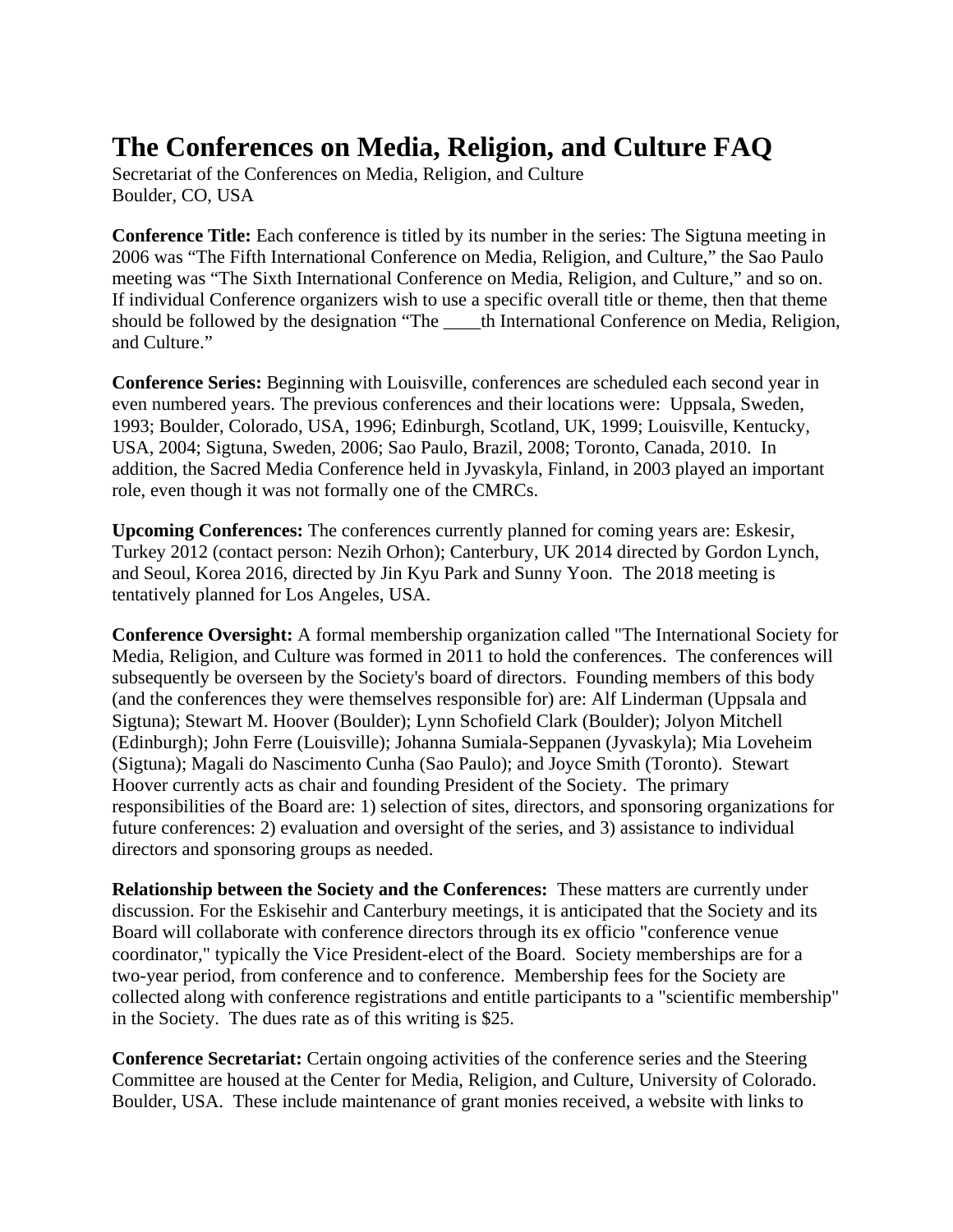individual conference websites, a mailing list of conference participants, and other such files and records. Individual conference organizers should develop and maintain their own websites for their individual conferences to which the Secretariat's and the other conference's websites can be linked.

**Planning of individual conferences:** Each conference is planned by its director or directors and sponsoring organizations. The Society's board stands ready to help in any way it can and to offer advice, contacts, and to help in locating resources during the planning process. This FAQ includes some general guidelines for directors and organizers as they proceed with the planning process.

**Budgets:** In general, Conference Directors have funded the conferences through a combination of local sources (such as University or national conference support funds), other grants, income from registration fees, and income from private or commercial sponsors. Registration fees have been the most important source of income for most of these conferences. Commercial sponsors have been interested in supporting conference breaks, refreshments or meal events. The Board stands ready to assist with advice about budgets based on its experience.

**The Conference Director:** For each conference, the Board requires that there be a single director who is primarily responsible for conference planning and for overseeing the actual conference. The Board strongly encourages Directors to assemble an advisory or arrangements committee to assist in planning and other matters. Most Directors have also named an Assistant or Associate Director to participate in this planning, but the Board feels strongly that it must have one individual to whom it can direct inquiries and with whom it works. The Director assumes responsibility for planning the conference, including 1) organization of the conference program; 2) the conference schedule; 3) developing and overseeing the process whereby papers, panelists, and other program elements are selected; 4) developing a funding plan that will ensure the conference's success; 5) ensuring that arrangements for the conference's proceedings and for the housing and physical needs of conference participants are carried out in an appropriate manner.

**Conference publication:** Individual conference directors are free to make whatever arrangements they see fit for publication of conference proceedings. There is no requirement or expectation in this regard. Some conference directors have chosen not to plan for publication of proceedings, others have produced edited volumes based on conference papers and presentations.

**Conference language:** The primary conference language is English and plenaries should generally be conducted in English. The dominant second language of most participants has been Spanish. Thus, provision should be made for translation between English and Spanish and into other languages as dictated by the particular conference venue and participation.

**Conference length:** The CMRCs have generally crossed four days, with an opening afternoon of panels followed by a formal plenary and opening, with appropriate social activities, the first evening. Two full days of panels and plenaries follow, with the conference concluding on the fourth day either at mid-day or later. Individual directors and venues are free to determine which particular days of the week (mid-week or weekend) are most appropriate. Some thought should be given to implications for travel to the venue in making these decisions.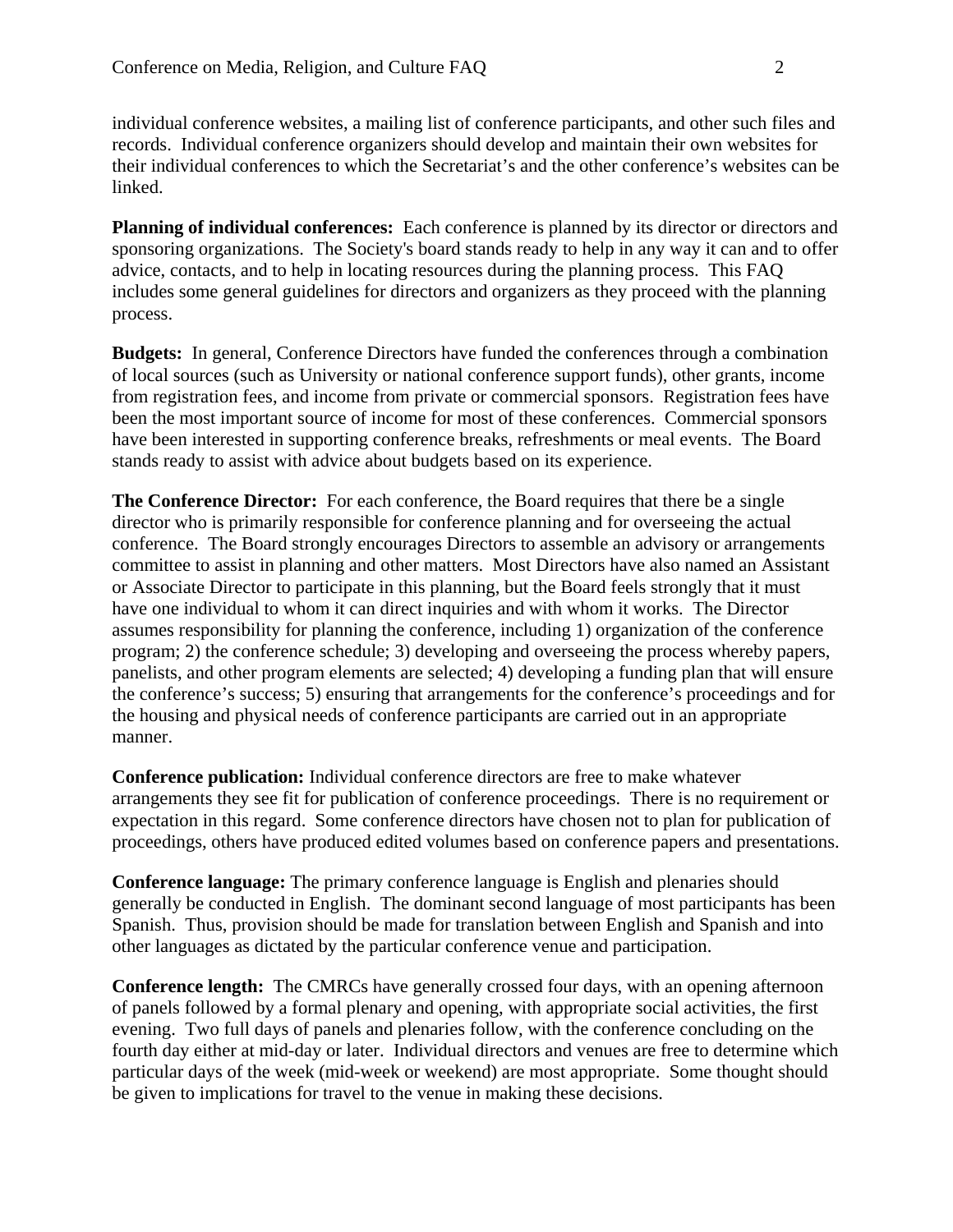**Venue and Facilities:** The conference venue should be one that is able to offer appropriate facilities for the housing and other physical needs of participants as well as the efficient presentation of program elements. If possible, a range of housing options is best, with a mix of inexpensive accommodation (such as on a University campus) for students and others of limited means and more traditional hotel-style accommodation for those requiring such. Past conferences have taken place at conference centres, at University facilities, and at conference hotels. If at all possible, housing and conference venues should be convenient to one another, preferably within walking distance.

Conference venues should be reasonably convenient to international air transportation, and transport from the nearest airport to the venue should also be convenient, efficient, and inexpensive.

**Meals:** In general, it is not expected that meals be provided at academic meetings. However, at some venues, this is the only option, due to location or other factors. Food is typically provided at some kinds of conference events, such as receptions. This provides some benefit to conferees who are attending on tight budgets. Whether or not to provide meals as part of the conference package is a matter at the discretion of individual conference directors. However, due to the fact that this varies from conference to conference, it is advisable that conference materials make it clear whether meals will be included in the conference fee.

**Conference Dates:** The exact dates of individual conferences are left to the discretion of individual conference directors. Three CMRCs and the Jyvaskyla meeting took place in the northern Summer, but two CMRCs were at other times of the year. In general, the Northern Summer months (June-August) seem to be preferable. Conferences should be separated by about two years, meaning that subsequent meetings could take place anywhere from 18-30 months after the previous meeting, though no more than 24 months is preferred, and longer gaps will create problems for subsequent meetings.

**Conference program and schedule:** The CMRC is primarily an academic meeting, and the core of the event should be composed of panels and other presentations of academic and scholarly work. Conference directors should strive to make the selection process as open and interdisciplinary as possible. For example, a conference theme should not be determinative to the extent that quality work in other areas is rejected. The CMRC should continue to encourage participation by a the diverse array of interests that make up its global "community." Calls for papers should thus be as open as possible. For examples of how conferences are able to maintain themes and be open to a range of materials, directors might consult the websites of the International Communication Association, the American Academy of Religion, and the International Association for the History of Religions.

The conference should thus include a mix of plenary sessions and panel sessions composed of papers submitted and selected according to merit. It is good to have "air" (or free time) in the schedule so that participants can meet one another, network, and otherwise talk and collaborate. The venue should also encourage and allow such interchange. Thus, it is important that the conference not be over-programmed. In general, the conference can include evening sessions, but past conferences have limited such in order to also allow an outing or other activity one of the evenings, or allow a "free" evening to participants. Paper and panel sessions should be at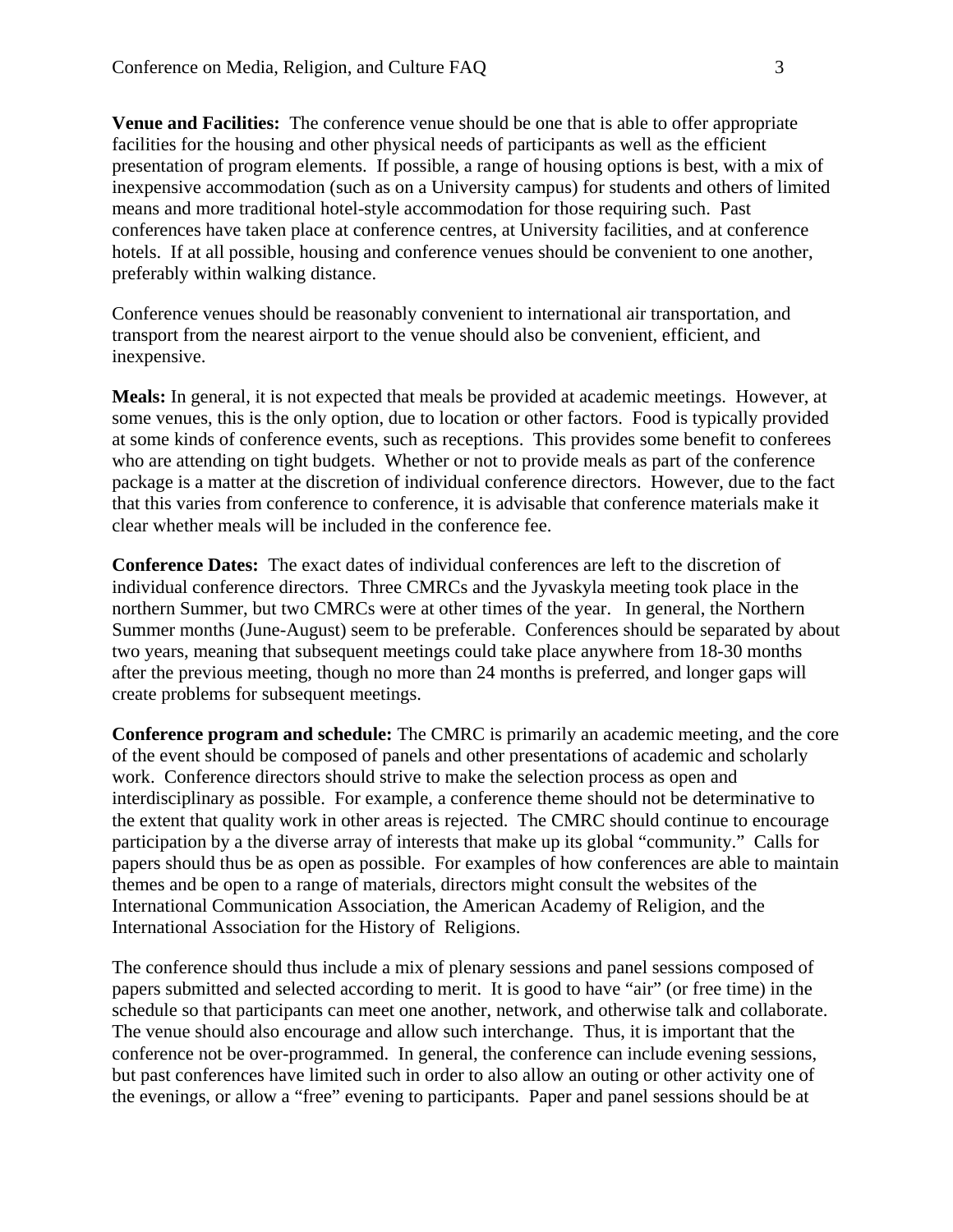least 75 minutes in length and include three papers (or four, maximum). Paper and panel sessions should include a chair to oversee the session and a respondent (at the discretion of the organizers). Chairs and respondents are typically named by the Conference Director or planners. Paper and panel sessions run concurrently. At past conferences, there have been two or three concurrent sessions. These numbers depend a bit on the numbers of papers accepted for presentation, but it should be kept in mind that fewer sessions do serve to increase the numbers in attendance at individual sessions.

If possible, an "outing" should be planned that puts conference participants in touch with the local culture or other resources. These have ranged from more "educational" to more "recreational" at past conferences, and have generally taken place on one of the evenings. At the discretion of the Conference Director, a conference dinner or banquet may also be planned for the last evening of the conference. This need not include a formal program. Such meal events might incur an additional fee for participants.

**Conference registration fees:** These have varied greatly from conference to conference, and depend on whether costs for meals and housing are to be included. In general, though, it is best to be able to offer a reduced fee to students and—if possible—attendees from the Global South. Some resources should also be found if possible to allow travel assistance for students and scholars who otherwise might not be able to attend. The registration fee should include the scientific membership in the ISMRC.

**Paper/presentation selection and criteria:** The CMRC conferences are primarily academic meetings, but past conference have included input and material from non-academic and professional participants. To ensure the continued development of the field of media and religion, academic papers should be selected for their scholarly merit on the basis of a submitted proposal or draft paper. Directors should develop a process for evaluating these proposals. Nonacademic presentations should be selected for their substance in relation to issues and questions of interest to participants, and/or relevance to themes or issues being addressed in an individual conference. The general criteria for all papers and presentations should be: 1) their relevance to the theme of a given conference; 2) their analysis of media; 3) their analysis of religion, and; 4) their integration of theory or method in media *and* religion.

**Local Conference Secretariat:** If possible, arrangements should be made for the conference secretariat to be open continually to deal with questions, problems, and unforeseen circumstances. Previous Directors have ensured this with volunteer and student labor.

**Interest groups:** Past conferences have made arrangements for interest groups to form and meet. This might involve setting aside lunchtimes for such meetings, or other ways that attendees who share common interests might meet. A sign-up process early in the conference is the best approach.

**Other meetings:** At previous conferences, other groups, seminars, or organizations have also arranged to meet either before or after the main CMRC event. If possible, conference planners should make efforts to cooperate with such groups and offer advice and assistance as to facilities, etc. Holding the CMRC in conjunction with other formal conferences and meetings might also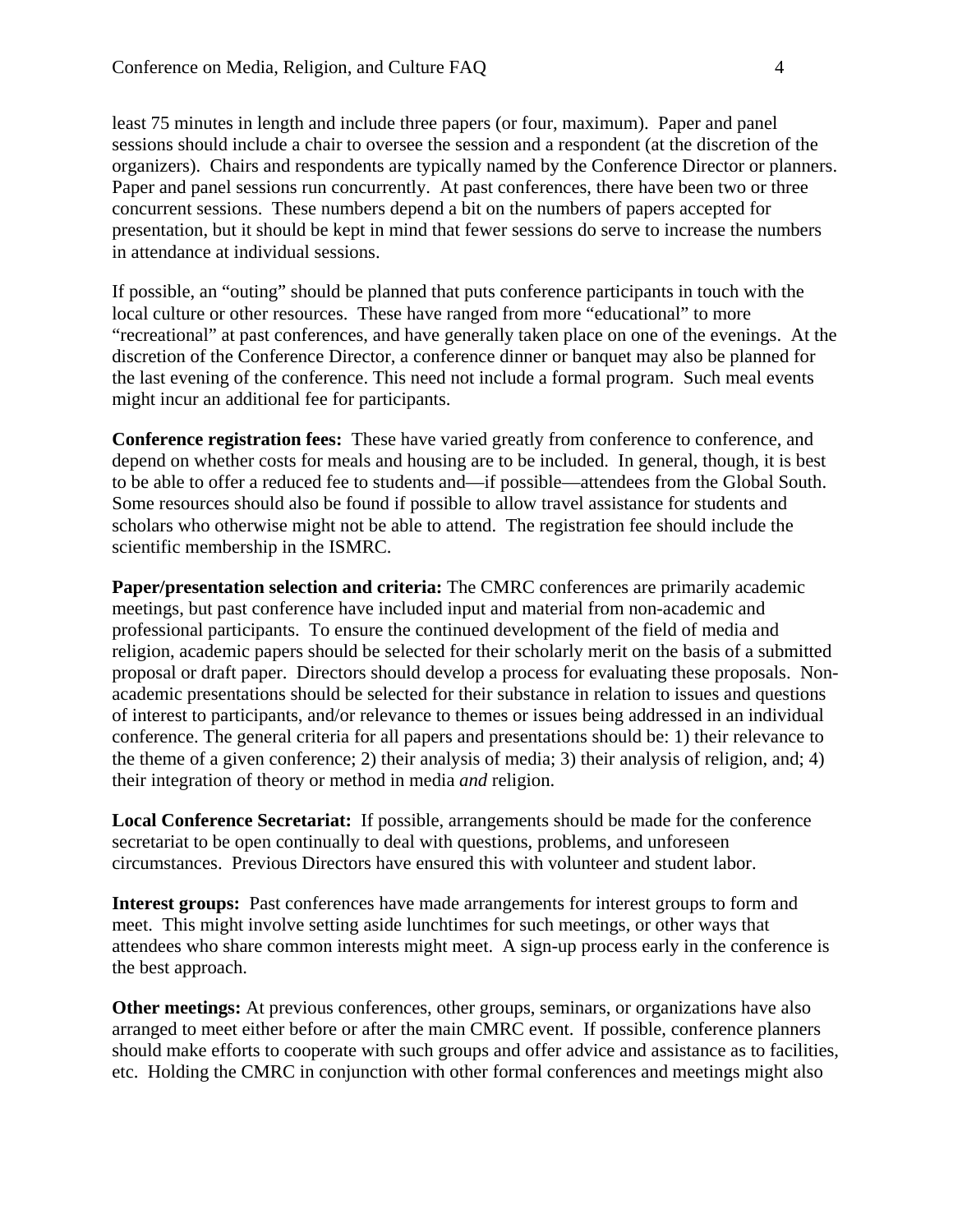make sense in certain circumstances. However, efforts should be made to keep the CMRC distinct so as to encourage participation and networking.

**Diversity:** The CMRC conferences are international events and efforts should be made to ensure that they are both international and inter-religious. Panels and plenary sessions should, if at all possible, represent national, ethnic, religious, gender, and other diversity, and should encourage, where possible, younger scholars and graduate students.

**Other program/conference elements:** Previous conferences have made special efforts to contact graduate students in attendance and to put them in touch with one another and with resources. It has been suggested that a special pre-conference for graduate students might be planned at future conferences. Previous conferences have also made efforts to include *media* or *media presentations* as part of the conference mix.

**Book display:** Where possible, publishers should be encouraged to attend and to display appropriate titles. Often, they can be charged for the costs of such display. In addition, provision should be made for a conference book display, with participants bringing single copies of relevant books for others to peruse. If arrangements can be made for purchase of these, this is an added benefit to participants who often find it difficult to locate appropriate books in their home contexts.

**Planning schedule:** It is imperative that conference organization, paper and panel submissions, and other plans be made in a timely manner. Therefore the following guideline schedule is suggested. These move backward from the actual dates of the conference once they have been finalized.

Minus 24 months: Conference Director named by the ISMRC Board.

Minus 22 months: Conference dates and venue in process, Conference Director names other local committee members and an Associate Director.

Minus 18 months: Final conference dates, venue (and theme, where appropriate) announced, with the announcement placed on the Boulder website and circulated to past conference participants. Preferred: conference website also established with information about schedules, dates, of other deadlines.

Minus 12 months: A Call for Papers and proposals (CFP) is circulated, detailing conference theme, deadlines, and procedure for submitting paper and panel proposals. In general, the deadline should be six months later. Invitations to plenary speakers and other major presenters should be sent by this time (where appropriate).

Minus 6 months: Deadline for paper, presentation, and panel proposals. Conference website should have registration details and materials posted, and should be open for conference and housing registrations.

Minus 5 months: Selected papers, presentations, and panels should be notified and asked for confirmation of their attendance.